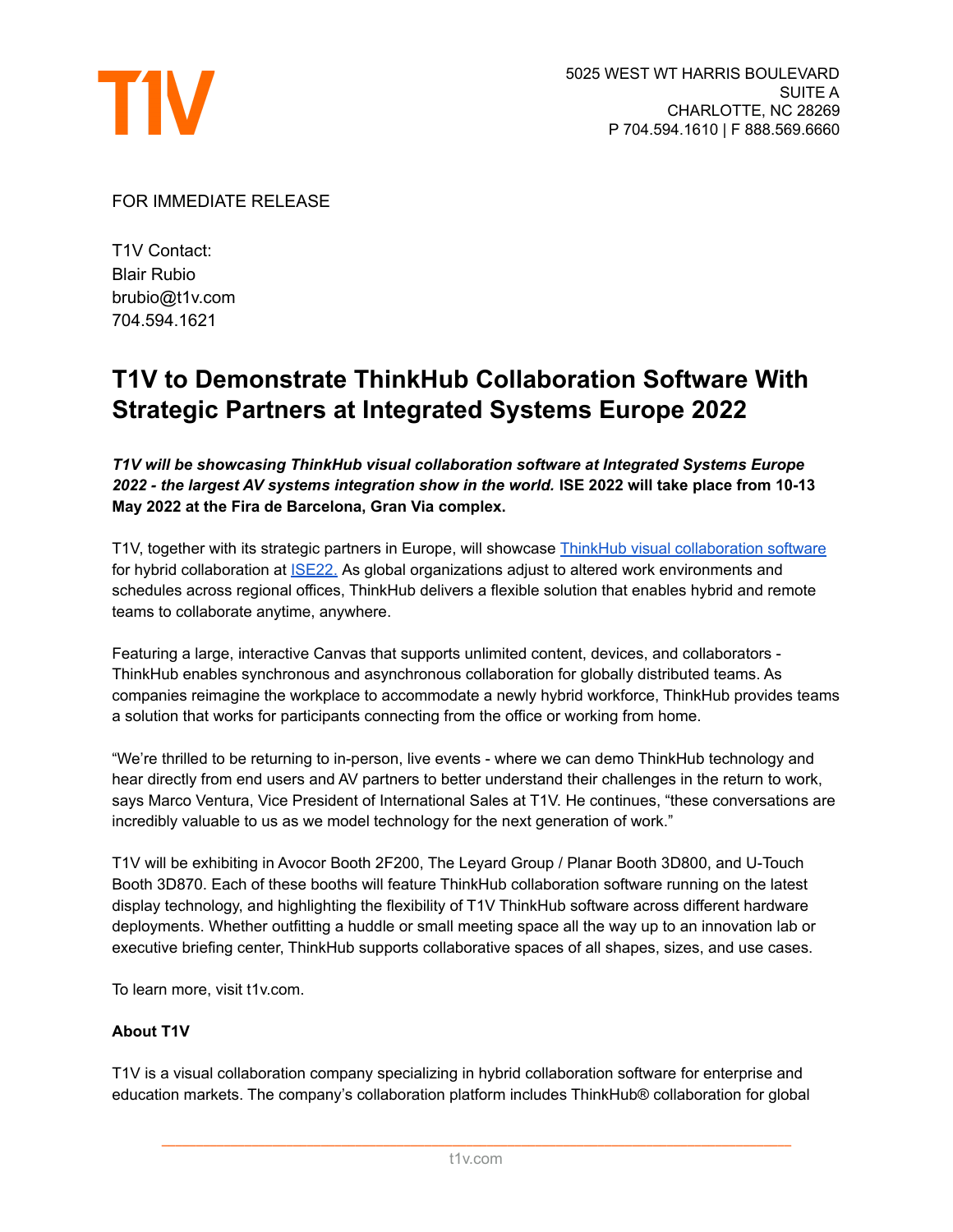

workspaces and the T1V app - working cohesively to bring teams together for seamless, intuitive working sessions.

T1V's suite of collaboration software transforms the way people meet - making meetings a place where teams can collaborate anytime, anywhere.

T1V ThinkHub Education™ technology is designed to support active learning across a variety of teaching and learning styles, from traditional lecture to team-based teaching and learning. The solution also connects satellite classrooms, campuses, and remote participants to improve access for students and teachers.

T1V Story™ enables brands to visually tell their story in an engaging, interactive format. Story couples the visual power of mixed media with the brand's unique look and feel to create a totally branded, one-of-a-kind experience.

All T1V solutions are Built for BYOD™ (bring your own device) to support the many devices, programs, and platforms of today's hybrid meeting and learning environments. T1V is a leading innovator in large-scale, interactive software technology, with seven issued patents in visual collaboration software.

To learn more, visit t1v.com.

### **About Integrated Systems Europe**

Integrated Systems Europe (ISE) is the world's leading professional AV and systems integration show. The annual event provides a unique showcase of technologies and solutions for commercial and residential applications. The extensive show floor is complemented by a five-day professional development programme curated by the show's co-owners, AVIXA and CEDIA. ISE also showcases a range of conferences, keynotes and events that take place before and during the show. ISE 2022 will take place from 10-13 May 2022 at the Fira de Barcelona, Gran Via complex. The event is a joint venture of AVIXA, the Audiovisual and Integrated Experience Association and CEDIA, the global trade association for companies that design, manufacture, and integrate technology for the home. For further information, please visit: www.iseurope.org.

### **About AVIXA™**

AVIXA is the Audiovisual and Integrated Experience Association, producer of InfoComm trade shows around the world, co-owner of Integrated Systems Europe, and the international trade association representing the audiovisual industry. Established in 1939, AVIXA has more than 20,000 enterprise and individual members, including manufacturers, systems integrators, dealers and distributors, consultants, programmers, live events companies, technology managers, content producers, and multimedia professionals from more than 80 countries. AVIXA members create integrated AV experiences that deliver outcomes for end users. AVIXA is a hub for professional collaboration, information, and community, and is